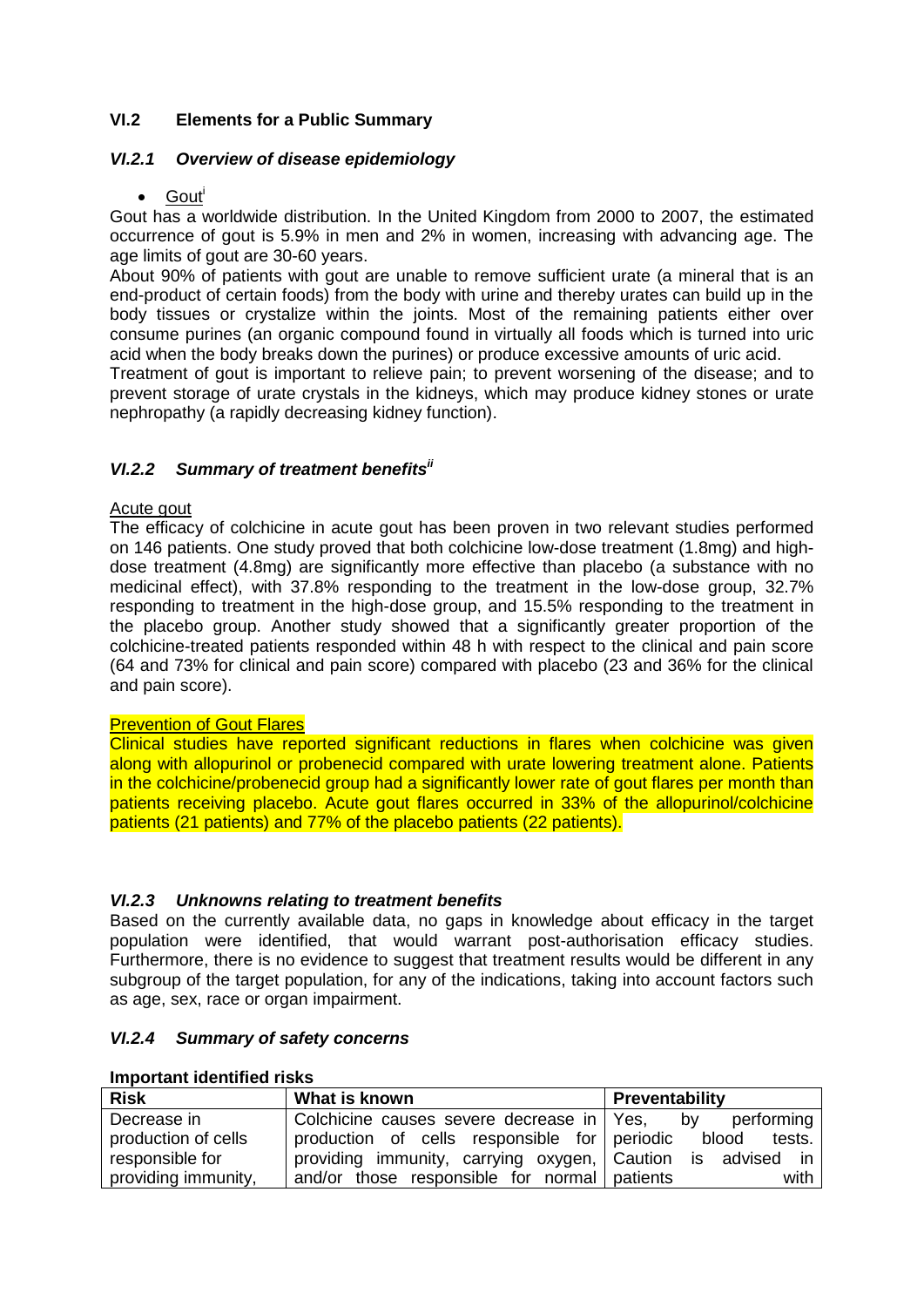| <b>Risk</b>                                                                                                                            | What is known                                                                                                                                                                                                                                                                                                                                                                                                                                                                                                                                                                                                                                                                                                                              | Preventability                                                                                                                                                                                                                                                                                                                                                           |
|----------------------------------------------------------------------------------------------------------------------------------------|--------------------------------------------------------------------------------------------------------------------------------------------------------------------------------------------------------------------------------------------------------------------------------------------------------------------------------------------------------------------------------------------------------------------------------------------------------------------------------------------------------------------------------------------------------------------------------------------------------------------------------------------------------------------------------------------------------------------------------------------|--------------------------------------------------------------------------------------------------------------------------------------------------------------------------------------------------------------------------------------------------------------------------------------------------------------------------------------------------------------------------|
| carrying oxygen,<br>and/or those<br>responsible for<br>normal blood clotting<br>(severe bone marrow<br>depression)                     | blood clotting (agranulocytosis, aplastic<br>anaemia, and thrombocytopenia). The<br>change in blood counts may be gradual<br>or very sudden. Aplastic anaemia in<br>particular has a high mortality rate.<br>Colchicine<br>should<br>immediately<br>be<br>discontinued<br>and<br>full<br>blood<br>a<br>investigation should be conducted in<br>patients<br>develop<br>case<br>signs<br>or<br>symptoms that<br>could<br>indicate<br>a<br>decrease in blood cell production, such<br>as fever, inflammation in the mouth,<br>throat,<br>prolonged<br>bleeding,<br>sore<br>bruising or skin problems is included.                                                                                                                             | abnormalities<br>blood<br>in<br>counts.                                                                                                                                                                                                                                                                                                                                  |
| Drug interaction with<br>some hepatic<br>enzymes inhibitors<br>(Drug interaction with<br>CYP 3A4 and P-<br>glycoprotein<br>inhibitors) | Colchicine is a substrate for both<br>CYP3A4 and transport protein<br>$P-$<br>glycoprotein (hepatic enzymes). In the<br>CYP3A4<br>of<br>and<br>$P -$<br>presence<br>glycoprotein<br>inhibitors,<br>the<br>concentrations of colchicine<br>the<br>in<br>blood increases. Toxicity, including fatal<br>cases, have been reported<br>during<br>concurrent use of CYP3A4 and<br>$P-$<br>inhibitors<br>glycoprotein<br>such<br>as<br>macrolides<br>(clarithromycin<br>and<br>erythromycin),<br>cyclosporin,<br>ketoconazole,<br>itraconazole,<br>voriconazole, HIV protease inhibitors,<br>calcium channel blockers (verapamil<br>colchicine.<br>and<br>diltiazem),<br>and<br>Grapefruit juice should not be drunk<br>together with colchicine. | Yes,<br>by adjusting<br>the<br>dosage if treatment with a<br>P-glycoprotein inhibitor or<br>a potent CYP3A4 inhibitor<br>is necessary in patients<br>with<br>normal<br>renal<br>and<br>function.<br>hepatic<br>Concomitant use of these<br>inhibitors with colchicine<br>should<br>avoided<br>be<br>in.<br>patients<br>with<br>renal<br><b>or</b><br>hepatic impairment. |
| Muscle disease<br>including breakdown<br>of muscle tissue<br>(Myopathy and<br>rhabdomyolysis)                                          | The risk of breakdown of muscle tissue<br>increased by a combination of<br>IS<br>colchicine<br>with<br>statins,<br>fibrates,<br>ciclosporin or digoxin.                                                                                                                                                                                                                                                                                                                                                                                                                                                                                                                                                                                    | No<br>specific<br>method<br>is<br>known for prevention of<br>this risk.                                                                                                                                                                                                                                                                                                  |
| Use in patients with<br>known<br>hypersensitivity<br>(allergy) to colchicine<br>or to its excipients                                   | Colchicine can cause hypersensitivity<br>patients with<br>reactions<br>known<br>in<br>hypersensitivity to colchicine or to the<br>excipients.                                                                                                                                                                                                                                                                                                                                                                                                                                                                                                                                                                                              | Colchicine should not be<br>used in patients who are<br>sensitive to colchicine or<br>any of the<br>excipients<br>listed.                                                                                                                                                                                                                                                |

# **Important potential risks**

| <b>Risk</b>                    | What is known (Including reason why it is considered a        |  |  |
|--------------------------------|---------------------------------------------------------------|--|--|
|                                | potential risk)                                               |  |  |
| Use of colchicine in patients  | The total removal of colchicine from the body is reduced in   |  |  |
| where the usage is             | patients with end-stage renal disease undergoing dialysis. In |  |  |
| contraindicated (off-label use | addition, colchicine is not removed from serum by             |  |  |
| including haemodialysis and    | haemodialysis. Furthermore, the product contains lactulose    |  |  |
| severe renal impairment,       | and patients with lactose intolerance should not take this    |  |  |
| lactose intolerance)           | product. Therefore, if colchicine is used in these patients,  |  |  |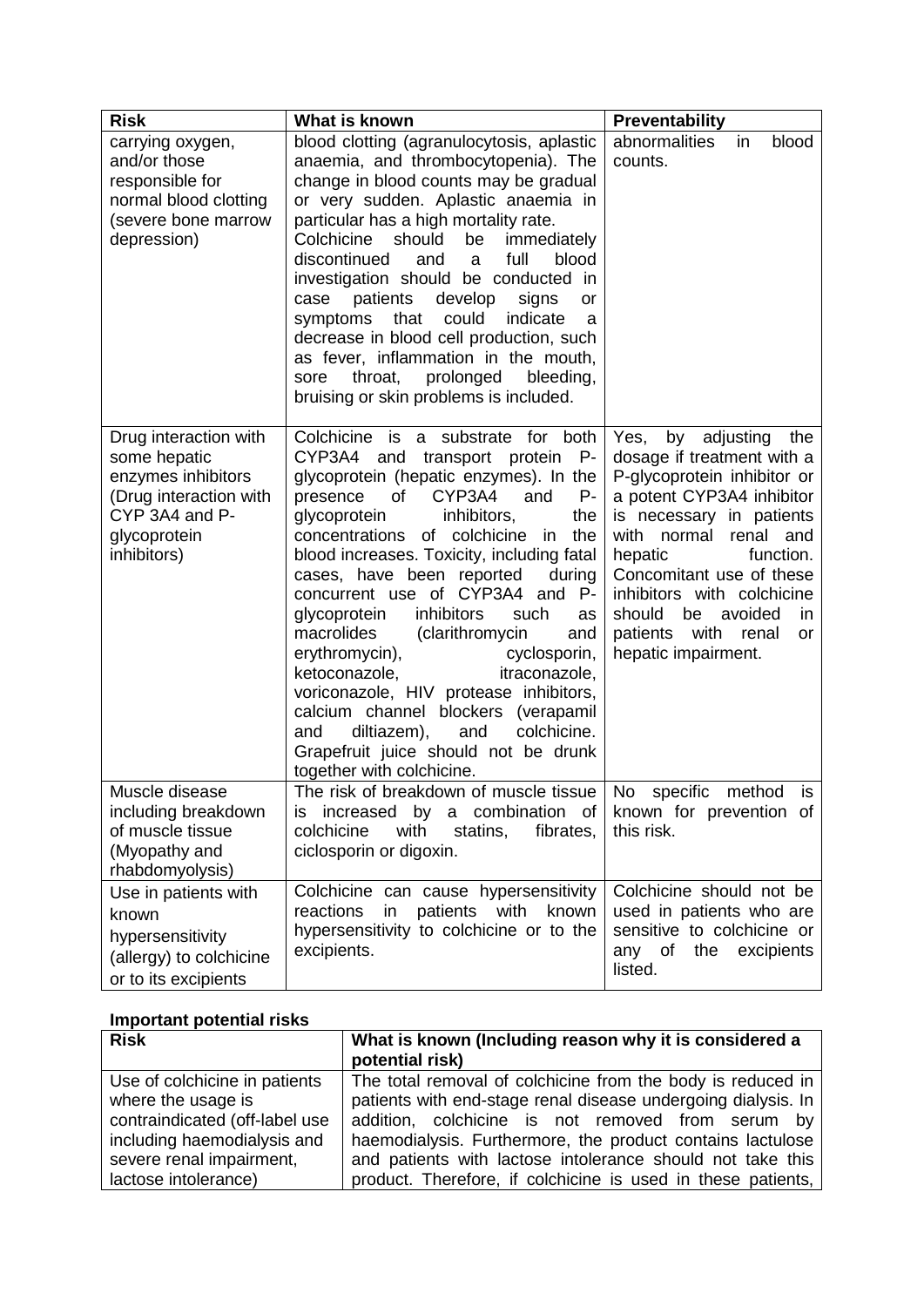| <b>Risk</b>              | What is known (Including reason why it is considered a<br>potential risk)                                                                                                                                                                                                                                                                                                                                                                                                                                                                                                                         |  |
|--------------------------|---------------------------------------------------------------------------------------------------------------------------------------------------------------------------------------------------------------------------------------------------------------------------------------------------------------------------------------------------------------------------------------------------------------------------------------------------------------------------------------------------------------------------------------------------------------------------------------------------|--|
|                          | they may be at increased risk of adverse events.                                                                                                                                                                                                                                                                                                                                                                                                                                                                                                                                                  |  |
| Overdose                 | There is only a slight difference between an effective dose of<br>colchicine and an overdose, because colchicine has a<br>narrow therapeutic index (range of drug dosages which can<br>treat the disease effectively whilst still being safe). In<br>addition, the administration of certain drugs together with<br>colchicine or administration in certain patient groups may<br>increase the risk for colchicine toxicity. However, the safety<br>profile is well-known and there is substantial information<br>regarding the proposed doses. Therefore, signs of overdose<br>can be monitored. |  |
| <b>Medication errors</b> | Colchicine has a narrow therapeutic index, so there is only a<br>slight difference between an effective dose and an overdose<br>of colchicine. In addition, the administration of certain drugs<br>together with colchicine or administration in certain patient<br>groups may increase the risk for colchicine toxicity.                                                                                                                                                                                                                                                                         |  |

| <b>Missing information</b>                                                                                         |                                                                                                                                                                                                                                                                                                                                                                                                                                                                                                                                                                                                                                            |  |
|--------------------------------------------------------------------------------------------------------------------|--------------------------------------------------------------------------------------------------------------------------------------------------------------------------------------------------------------------------------------------------------------------------------------------------------------------------------------------------------------------------------------------------------------------------------------------------------------------------------------------------------------------------------------------------------------------------------------------------------------------------------------------|--|
| <b>Risk</b>                                                                                                        | What is known                                                                                                                                                                                                                                                                                                                                                                                                                                                                                                                                                                                                                              |  |
| Use in patients with reduced<br>cardiac function (Use in<br>patients with cardiac<br>impairment)                   | Caution is advised in patients with reduced cardiac function.                                                                                                                                                                                                                                                                                                                                                                                                                                                                                                                                                                              |  |
| Use in patients with reduced<br>liver function (Use in patients<br>with hepatic impairment)                        | Limited data exist in the literature on the behaviour of<br>colchicine in the body of patients with reduced liver function.                                                                                                                                                                                                                                                                                                                                                                                                                                                                                                                |  |
| Use in patients having<br>problems with the digestive<br>system (Use in patients with<br>gastrointestinal disease) | The most frequently reported adverse events concern the<br>digestive system such as diarrhoea, nausea, vomiting,<br>and<br>cramping.<br>abdominal<br>pain<br>The<br>events<br>occur<br>approximately 8 to 12 h after oral administration in the<br>majority of patients, especially when maximal doses are<br>used. Therefore, caution is advised in patients having<br>problems with the digestive system.                                                                                                                                                                                                                                |  |
| Use in patients with reduced<br>kidney function (Use in<br>patients with renal<br>impairment)                      | The total removal of colchicine from the body was reduced 4-<br>fold in patients with end-stage kidney disease undergoing<br>dialysis. There is no direct evidence from clinical studies, nor<br>from the marketing experience supporting that colchicine is<br>contraindicated in patients with severe reduced kidney<br>function. However, due to the narrow therapeutic index, it is<br>recommended that colchicine is not used by these patients.<br>The impact of mild to moderate renal impairment on the<br>behaviour of colchicine in the body is not known, however,<br>colchicine should be used with caution in these patients. |  |
| Use in elderly patients ( $>65$<br>years of age)                                                                   | The adverse event profile of colchicine was comparable in<br>young (18-30 years of age) and elderly (>60 years old)<br>healthy subject who received a single 0.6 mg dose of<br>colchicine, with the exception of increased blood pressure<br>that was more often reported by elderly than by young<br>subjects. The increased reporting rate may reflect an<br>underlying condition of hypertension<br>in the<br>elderly.<br>Furthermore, since the elderly are more likely to have                                                                                                                                                        |  |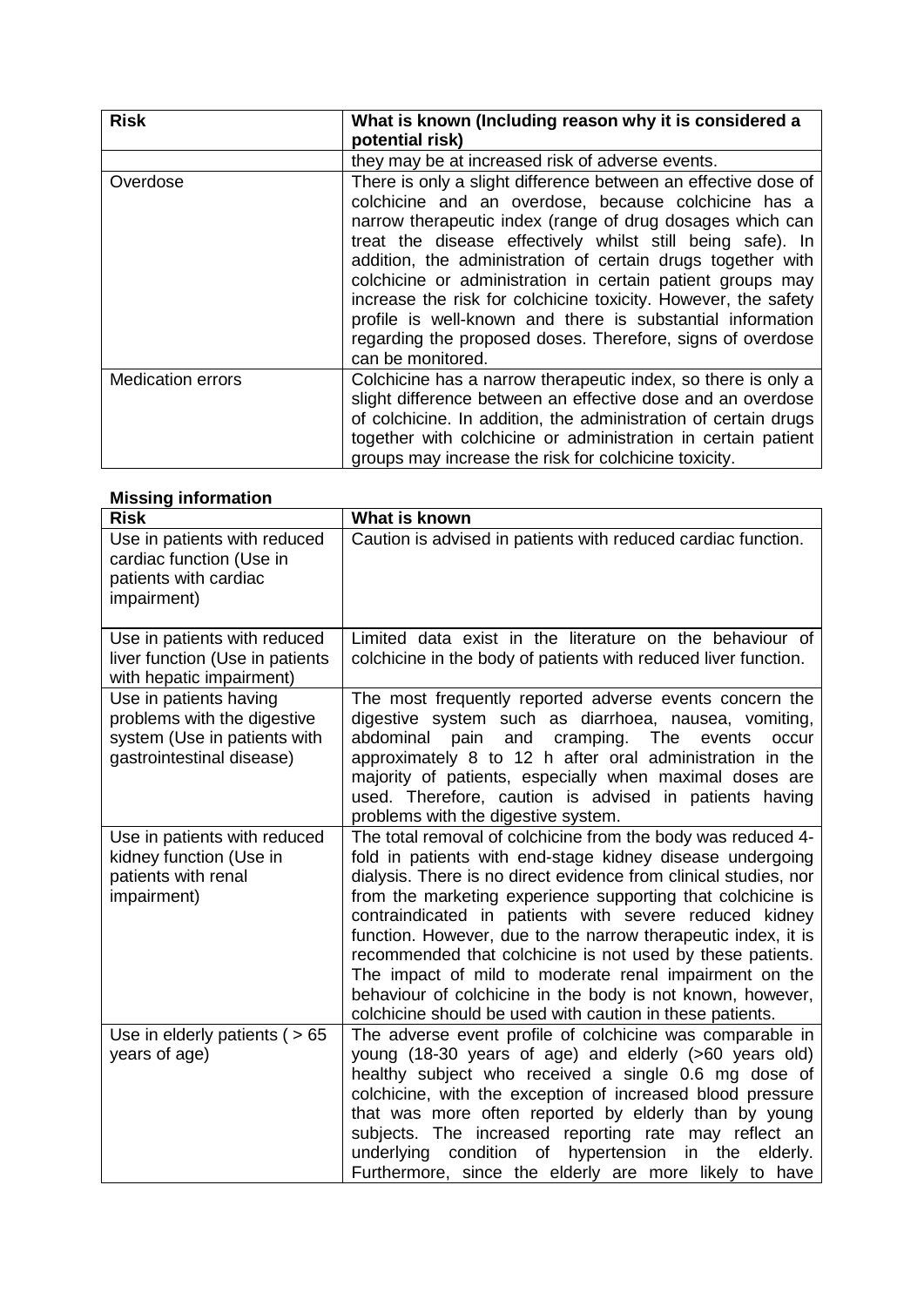| <b>Risk</b>                           | What is known                                                                                                                                                                                                                                                                                                                                                                                                                                                                                                                                                                                                                                                                                             |
|---------------------------------------|-----------------------------------------------------------------------------------------------------------------------------------------------------------------------------------------------------------------------------------------------------------------------------------------------------------------------------------------------------------------------------------------------------------------------------------------------------------------------------------------------------------------------------------------------------------------------------------------------------------------------------------------------------------------------------------------------------------|
|                                       | significant reduced kidney or liver function, they may be<br>more at risk.                                                                                                                                                                                                                                                                                                                                                                                                                                                                                                                                                                                                                                |
| Use during pregnancy and<br>lactation | There are no adequate and well-controlled studies with<br>colchicine in pregnant woman, but findings from the literature<br>suggest that although colchicine crosses the placenta, when<br>given in therapeutic doses it does not adversely affect<br>reproductive potential in males or females, nor does it have<br>other detectable untoward effects in mothers and children.<br>Colchicine is excreted into breast milk at concentrations<br>similar to those found in the mother but no untoward effects<br>been observed in breast-fed children.<br>Limited<br>have<br>information suggests that exclusively breast-fed infants<br>receive less than 10 percent of the dose taken by the<br>mother. |

# *VI.2.5 Summary of risk minimisation measures by safety concern*

All medicines have a Summary of Product Characteristics (SmPC) which provides physicians, pharmacists and other health care professionals with details on how to use the medicine, the risks and recommendations for minimising them. An abbreviated version of this in lay language is provided in the form of the package leaflet (PL). The measures in these documents are known as routine risk minimisation measures.

This medicine has no additional risk minimisation measures.

## *VI.2.6 Planned post authorisation development plan*

No post-authorisation safety or efficacy studies are ongoing or are planned to be conducted for colchicine.

#### *VI.2.7 Summary of changes to the Risk Management Plan over time*

| <b>Version</b> | <b>Date</b> | <b>Safety Concerns</b>                                                                                                                                             | <b>Comment</b>                                                                                |
|----------------|-------------|--------------------------------------------------------------------------------------------------------------------------------------------------------------------|-----------------------------------------------------------------------------------------------|
| NA.            | NA          | <b>NA</b>                                                                                                                                                          | NA.                                                                                           |
| 2.0            | 07-10-2014  | Addition of the<br>following risks to the<br>RMP:<br>Identified risks:<br>- Use in patients with<br>known<br>hypersensitivity to                                   | The RMP was<br>updated based on<br>Day 70 Preliminary<br><b>Assessment Report</b><br>from UK. |
|                |             | colchicine or its<br>excipients                                                                                                                                    |                                                                                               |
|                |             | Potential risks:<br>- Off-label use<br>(including)<br>haemodialysis and<br>severe renal<br>impairment, lactose<br>intolerance)<br>- Overdose<br>- Medication error |                                                                                               |

Major changes to the Risk Management Plan over time